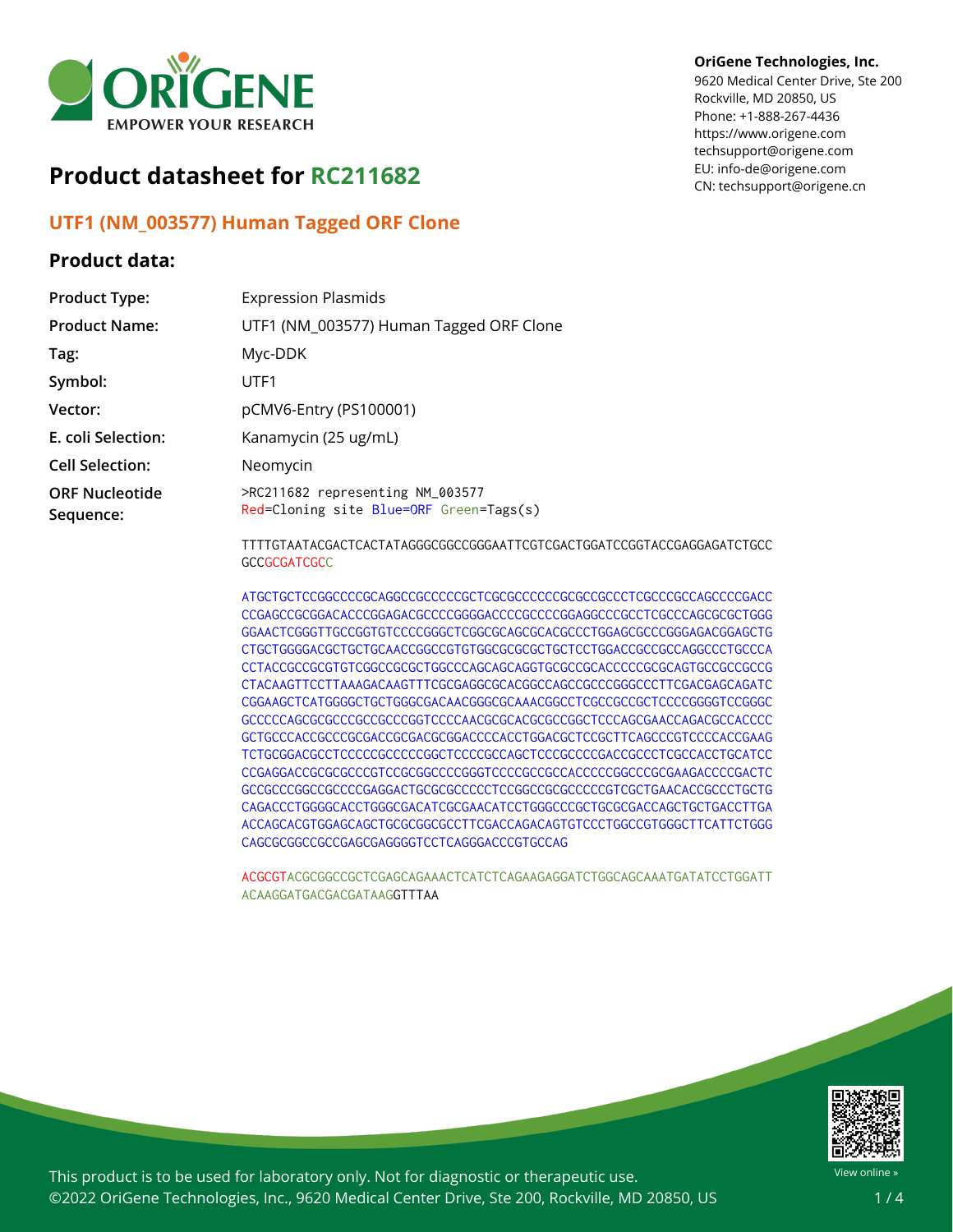

|                                   |  |  | <b>EcoR</b> V | Flag. Tag |  |  |  |  |  |  |  | Pme I | Fse I                                                                              |
|-----------------------------------|--|--|---------------|-----------|--|--|--|--|--|--|--|-------|------------------------------------------------------------------------------------|
| DLA ANDIL <u>DYK</u> DDD K V stop |  |  |               |           |  |  |  |  |  |  |  |       | GAT CTG GCA GCA AAT GAT ATC CTG GAT TAC AAG GAT GAC GAC GAT AAG GTT TAA ACGGCCGGCC |
|                                   |  |  |               |           |  |  |  |  |  |  |  |       |                                                                                    |

**Plasmid Map:**

The last codon before the Stop codon of the ORF



This product is to be used for laboratory only. Not for diagnostic or therapeutic use. ©2022 OriGene Technologies, Inc., 9620 Medical Center Drive, Ste 200, Rockville, MD 20850, US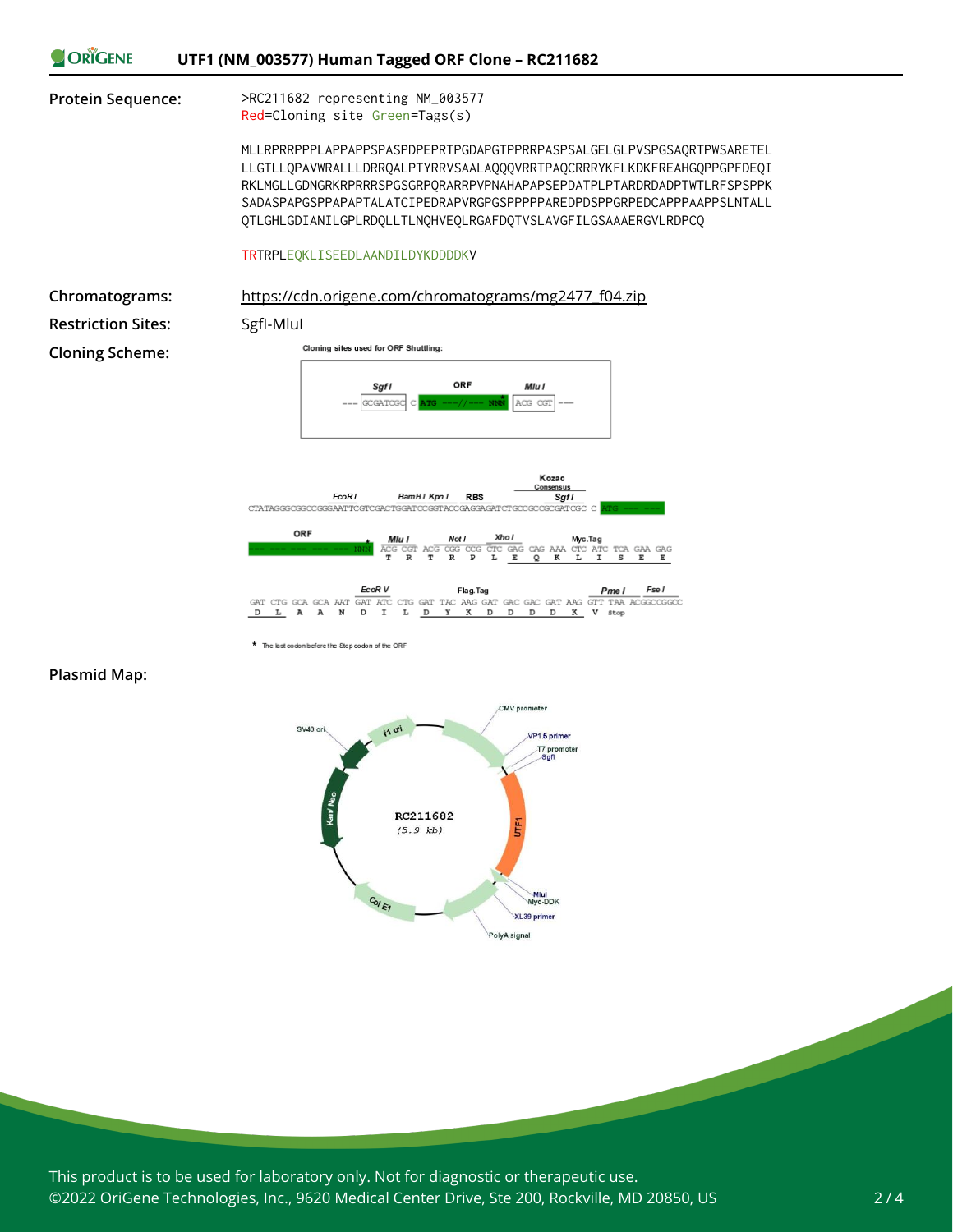| ORIGENE                       | UTF1 (NM_003577) Human Tagged ORF Clone - RC211682                                                                                                                                                                                                                                                                                                                                                                                                                                                                                          |  |  |  |  |  |  |  |  |  |
|-------------------------------|---------------------------------------------------------------------------------------------------------------------------------------------------------------------------------------------------------------------------------------------------------------------------------------------------------------------------------------------------------------------------------------------------------------------------------------------------------------------------------------------------------------------------------------------|--|--|--|--|--|--|--|--|--|
| <b>ACCN:</b>                  | NM_003577                                                                                                                                                                                                                                                                                                                                                                                                                                                                                                                                   |  |  |  |  |  |  |  |  |  |
| <b>ORF Size:</b>              | 1023 bp                                                                                                                                                                                                                                                                                                                                                                                                                                                                                                                                     |  |  |  |  |  |  |  |  |  |
| <b>OTI Disclaimer:</b>        | Due to the inherent nature of this plasmid, standard methods to replicate additional amounts<br>of DNA in E. coli are highly likely to result in mutations and/or rearrangements. Therefore,<br>OriGene does not guarantee the capability to replicate this plasmid DNA. Additional amounts<br>of DNA can be purchased from OriGene with batch-specific, full-sequence verification at a<br>reduced cost. Please contact our customer care team at custsupport@origene.com or by<br>calling 301.340.3188 option 3 for pricing and delivery. |  |  |  |  |  |  |  |  |  |
|                               | The molecular sequence of this clone aligns with the gene accession number as a point of<br>reference only. However, individual transcript sequences of the same gene can differ through<br>naturally occurring variations (e.g. polymorphisms), each with its own valid existence. This<br>clone is substantially in agreement with the reference, but a complete review of all prevailing<br>variants is recommended prior to use. More info                                                                                              |  |  |  |  |  |  |  |  |  |
| <b>OTI Annotation:</b>        | This clone was engineered to express the complete ORF with an expression tag. Expression<br>varies depending on the nature of the gene.                                                                                                                                                                                                                                                                                                                                                                                                     |  |  |  |  |  |  |  |  |  |
| Components:                   | The ORF clone is ion-exchange column purified and shipped in a 2D barcoded Matrix tube<br>containing 10ug of transfection-ready, dried plasmid DNA (reconstitute with 100 ul of water).                                                                                                                                                                                                                                                                                                                                                     |  |  |  |  |  |  |  |  |  |
| <b>Reconstitution Method:</b> | 1. Centrifuge at 5,000xg for 5min.<br>2. Carefully open the tube and add 100ul of sterile water to dissolve the DNA.<br>3. Close the tube and incubate for 10 minutes at room temperature.<br>4. Briefly vortex the tube and then do a quick spin (less than 5000xg) to concentrate the liquid<br>at the bottom.<br>5. Store the suspended plasmid at -20°C. The DNA is stable for at least one year from date of<br>shipping when stored at -20°C.                                                                                         |  |  |  |  |  |  |  |  |  |
| RefSeq:                       | NM 003577.3                                                                                                                                                                                                                                                                                                                                                                                                                                                                                                                                 |  |  |  |  |  |  |  |  |  |
| <b>RefSeq Size:</b>           | 1157 bp                                                                                                                                                                                                                                                                                                                                                                                                                                                                                                                                     |  |  |  |  |  |  |  |  |  |
| <b>RefSeq ORF:</b>            | 1026 bp                                                                                                                                                                                                                                                                                                                                                                                                                                                                                                                                     |  |  |  |  |  |  |  |  |  |
| Locus ID:                     | 8433                                                                                                                                                                                                                                                                                                                                                                                                                                                                                                                                        |  |  |  |  |  |  |  |  |  |
| <b>UniProt ID:</b>            | Q5T230                                                                                                                                                                                                                                                                                                                                                                                                                                                                                                                                      |  |  |  |  |  |  |  |  |  |
| <b>Cytogenetics:</b>          | 10q26.3                                                                                                                                                                                                                                                                                                                                                                                                                                                                                                                                     |  |  |  |  |  |  |  |  |  |
| <b>Protein Families:</b>      | Embryonic stem cells, ES Cell Differentiation/IPS, Induced pluripotent stem cells, Transcription<br>Factors                                                                                                                                                                                                                                                                                                                                                                                                                                 |  |  |  |  |  |  |  |  |  |
| MW:                           | 36.3 kDa                                                                                                                                                                                                                                                                                                                                                                                                                                                                                                                                    |  |  |  |  |  |  |  |  |  |

This product is to be used for laboratory only. Not for diagnostic or therapeutic use. ©2022 OriGene Technologies, Inc., 9620 Medical Center Drive, Ste 200, Rockville, MD 20850, US